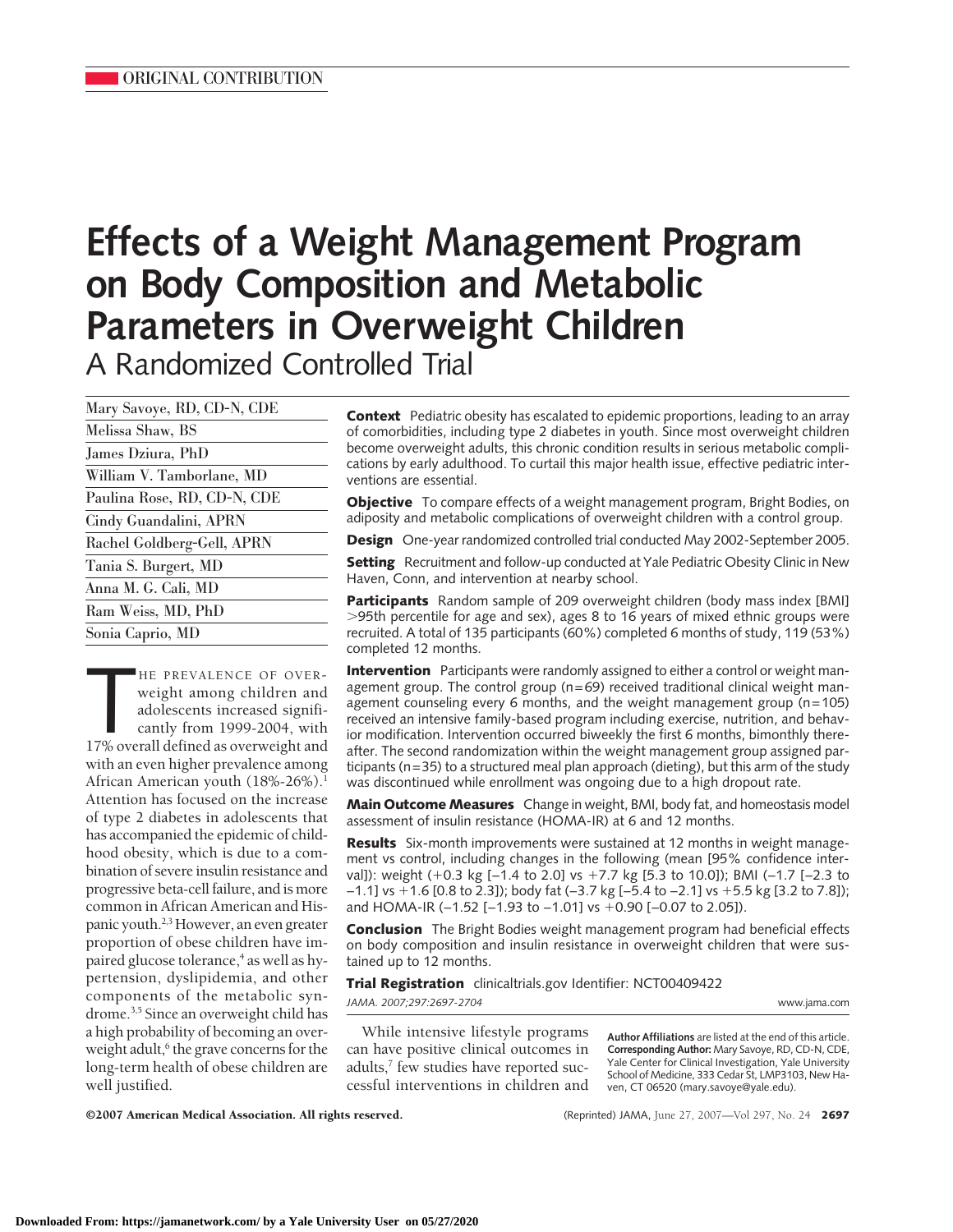adolescents. Treatment modalities for children present a unique challenge as nutrition education, physical activity, and behavior modification must be presented to both the parent or caregiver and child, with the parent or caregiver being the major agent of change in the family.<sup>8</sup> Comprehensive family-based programs that have reported positive long-term outcomes had limited participation of minority youth.9-11

The Yale Bright Bodies Weight Management Program (www.brightbodies .org) is a family-based, intensive lifestyle intervention that has been specially tailored for the needs of inner-city minority children. In a nonrandomized pilot study, we showed that this intervention could achieve a sustained decrease in body mass index (BMI) for 2 years.12 In that study, adolescents who were educated about better food choices of moderate portion sizes were more successful long-term than teenagers who were given a structured meal plan diet.<sup>12</sup>

The current randomized clinical trial was undertaken to further evaluate the efficacy of the weight management program in comparison to routine care provided by our pediatric obesity clinic. While the major aim of the study was to compare changes in BMI, body composition, insulin sensitivity, blood pressure, and lipid profiles, a secondary aim was to compare nutrition components by randomizing families in the weight management group to either the better food choices or structured meal plan approaches. However, due to a high dropout rate in participants randomized to the structured meal plan approach, that arm was eliminated halfway through enrollment.

## **METHODS**

## **Participants**

Participants were recruited from the Yale Pediatric Obesity Clinic. Criteria for participation included a BMI above the 95th percentile based on the Centers for Disease Control and Prevention (CDC) growth chart, $^{13}$  age 8 to 16 years old, and English-speaking ability. Participants had to show an interest in the weight management program and have a caregiver (eg, father, mother, or grandparent) who was willing to participate in the educational component of the program. Participants were excluded if they had diabetes, a psychiatric disorder (eg, schizophrenia, severe autism or mental retardation, or psychosis), or other serious medical condition that would preclude participation in the program. Participants taking medications that potentially cause significant weight gain (eg, risperidone, olanzapine, clozopine) were also excluded, as well as participants using medications for weight loss or involved in a coexisting weight management program. Participants randomized to the control group were guaranteed participation in the weight management program after completion of the 12-month randomized study period. Coinvestigators classified individuals' race/ethnic groups based on participant's responses. Race/ ethnicity was assessed in the study because of interest in program efficacy on minority population. The study was approved by the Yale Human Investigation Committee and written informed assent and consent were obtained from participants and parents.

#### **Research Design**

This study was a parallel-group, randomized controlled trial to compare the effects of the Bright Bodies weight management program with conventional clinic management. Participants were randomized (2:1) to either the weight management program or control groups. Initially, a second randomization (1:1) occurred within the weight management group to explore differences in the type of diet intervention children received (ie, structured meal plan vs better food choices). However, randomization to the structured meal plan group was discontinued due to a 83% dropout rate at 6 months in the first 35 participants in this group (data not shown). Thereafter, we continued to randomize 2:1 between the weight management and control groups

but discontinued the second randomization.

## **Study Groups**

**Bright Bodies Weight Management Group.** Participants randomized to the weight management group attended the program twice a week for 6 months and then every other week for an additional 6 months. During the first 6 months, the program consisted of exercise twice (50 minutes each) and nutrition/behavior modification once (40 minutes each) per week. Participants and caregivers attended all classes, including nutrition-related topics, together, but behavior modification classes for participants and caregivers were held separately. Participants were weighed every 1 to 2 weeks during the first 6 months and every 2 weeks for the last 6 months. Caregivers were also encouraged to be weighed.

The behavior modification component of the weight management program was facilitated by the registered dietitian or social worker. Topics were provided from the *Smart Moves Workbook*, a curriculum developed for overweight children and used in our pilot study.12 Sample topics included "Ready, Set, Goal!," "Risky Business: Identifying High-risk Situations," "Environmental Engineering," "Mirror, Mirror on the Wall," "Bullies, Teasers, and Other Annoying People," and "Oops I Slipped— Understanding a Relapse." Techniques included self-awareness, goal setting, stimulus control, coping skills training (CST), cognitive behavior strategies, and contingency management. Behavior modification classes for caregivers included topics that reflected the challenges parents verbalized. Coping skills training was the primary technique used as it has been used for the treatment of other chronic conditions, including diabetes.14These classes emphasized the importance of the parents' role in modeling healthy behavior change. A pilot study using CST with overweight parents of children in our weight management program showed positive outcome trends for parents when comparing those with and without CST.<sup>15</sup>

**2698** JAMA, June 27, 2007—Vol 297, No. 24 (Reprinted) ©2007 American Medical Association. All rights reserved.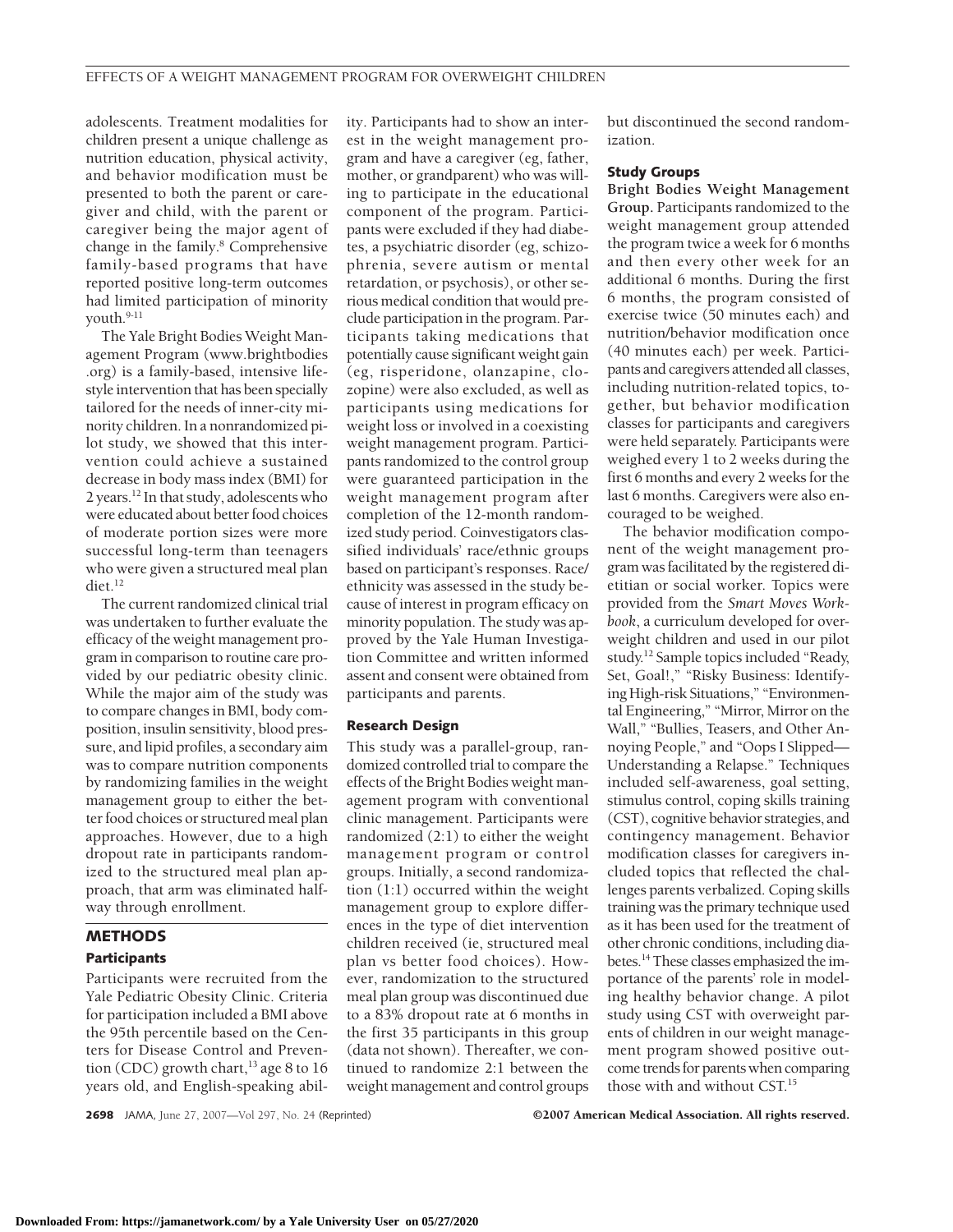The exercise component of the weight management program was facilitated by exercise physiologists. Each class consisted of a warm-up, highintensity aerobic exercise, and a cooldown. The high-intensity exercise consisted of a large variety of games such as Swim Fish Swim, obstacle courses, basketball, flag football, sprinting games, and basic sport drills. The program also used Dance Dance Revolution (Konami, Redwood City, Calif, using Sony Playstation, Sony Corporation of America, New York, NY), in which children followed dance patterns and competed with each other. The main objective of the highintensity exercise was to sustain 65% to 80% of the age-adjusted maximal heart rate for the duration of the exercise. To ensure this, a heart rate monitor (Polar USA, Dartmouth, Mass) was worn by all participants and Borg's Perceived Exertion Scale<sup>16</sup> was used to monitor exertion. Participants were also encouraged to exercise 3 additional days at home per week and to decrease sedentary behaviors. The minimum activity that each participant completed was 100 minutes per week (two 50 minute sessions) for the first 6 months and 100 minutes twice per month for the last 6 months. Motivational tools were used to encourage regular attendance. One example was a game in which the children accumulated points for each exercise class or activity attended throughout the program.

The nutrition education component of the weight management program used a nondiet approach that emphasized low-fat, nutrient-dense foods of moderate portion sizes. Topics included "Determining Portion Sizes," "Better Food Choices: A Non-Diet Approach," "Making Sense of a Food Label," "Bag It!—The Pros to Bringing Lunch to School," and "Recipes Dear to Our Heart: Ingredient Substitutions for Traditional Recipes." The registered dietitians used the *Smart Moves Workbook,* which provided consistent structure for all class topics.

**Control Group.** The control group participants were seen in the pediatric

obesity clinic every 6 months and received diet and exercise counseling by registered dietitians and physicians along with brief psychosocial counseling by a social worker. Nutrition counseling included decreasing intake of juice, switching to diet beverages, switching from whole to low-fat milk, and bringing lunch to school vs choosing hot lunch. Exercise counseling included decreasing sedentary activities (computer and video games) and finding an activity the participant enjoyed enough to engage in on a regular basis. The participant and caregiver were both involved in setting the nutrition and activity goals to ensure that the clinic plan was realistic and accepted by both.

#### **Outcomes**

Outcome measures were obtained at baseline, 6, and 12 months in both the weight management and control groups in the obesity clinic facility using the same scales and instruments.

Weight was measured (with participant in socks with no shoes and wearing a light gown) in kilograms to the nearest 0.1 kg using a medical weight scale (model CN20, Detecto, a division of Cardinal Scale Manufacturing Co, Webb City, Mo), zeroed and calibrated before each weight. A stadiometer (Harpenden, Cambridge, Md), calibrated in 0.1-cm intervals, was used to determine height. Body mass index was calculated as the weight in kilograms divided by height in meters squared. Percent body fat was determined by a body fat analyzer (Tanita, TBF 300, Tanita Corp of America, Inc, Arlington Heights, Ill). This method for estimating percentage of body fat has a high correlation with dual-energy x-ray absorptiometry in children, $17$  including African American and Hispanic children (Caprio Research Group, Yale University School of Medicine, ongoing validation, unpublished data). Total body fat was calculated by multiplying the percent body fat by actual weight in kilograms.

Blood pressure was measured automatically with a sphygmomanometer (Model 01-752, American Diagnos-

tics, Hauppauge, NY) 3 times after participants sat still for at least 5 minutes; second and third measurements were averaged for analysis.

Blood samples were obtained after a 10-hour overnight fast for measurement of plasma glucose, insulin, total cholesterol, high-density lipoprotein cholesterol, low-density lipoprotein cholesterol, and triglyceride levels. Plasma glucose levels were measured with a chemistry analyzer (YSI 2700 STAT Analyzer, Yellow Springs Instruments, Yellow Springs, Ohio) and plasma insulin levels were measured by radiommunoassay (Linco Laboratories, St Charles, Mo). Plasma lipid levels were measured with an autoanalyzer (AutoAnalyzer, model 747-200, Roche-Hitachi, Indianapolis, Ind).

The homeostasis model assessment of insulin resistance (HOMA-IR) was used to measure change in insulin sensitivity and was calculated using the following formula: fasting plasma insulin [in µIU/mL] + fasting plasma glucose [in mmol/L]  $\div$  22.5.<sup>18</sup>

## **Sample Size and Statistical Analysis**

For the purpose of sample size estimation, the primary outcome of this study was change in BMI between baseline and 6 months. Our database of over 600 overweight children between the ages of 8 and 16 years estimates an SD for BMI of 6.8. Conservatively assuming a correlation of 0.75 between BMI at baseline and 6 months, a 2-sided .017 significance level and an SD of 7, a sample size of 58 participants per group would provide 80% power to detect a treatment difference of 3. We planned to enroll 70 participants per group to account for a 20% dropout. Dropping the structured meal plan arm of the weight management group allowed us to increase the sample size of the better food choices arm of this group.

An intent-to-treat analysis was performed. Changes in outcomes were compared between treatments using a mixed effects model with covariate adjustment for baseline outcome. Treatment assignment and time (6 and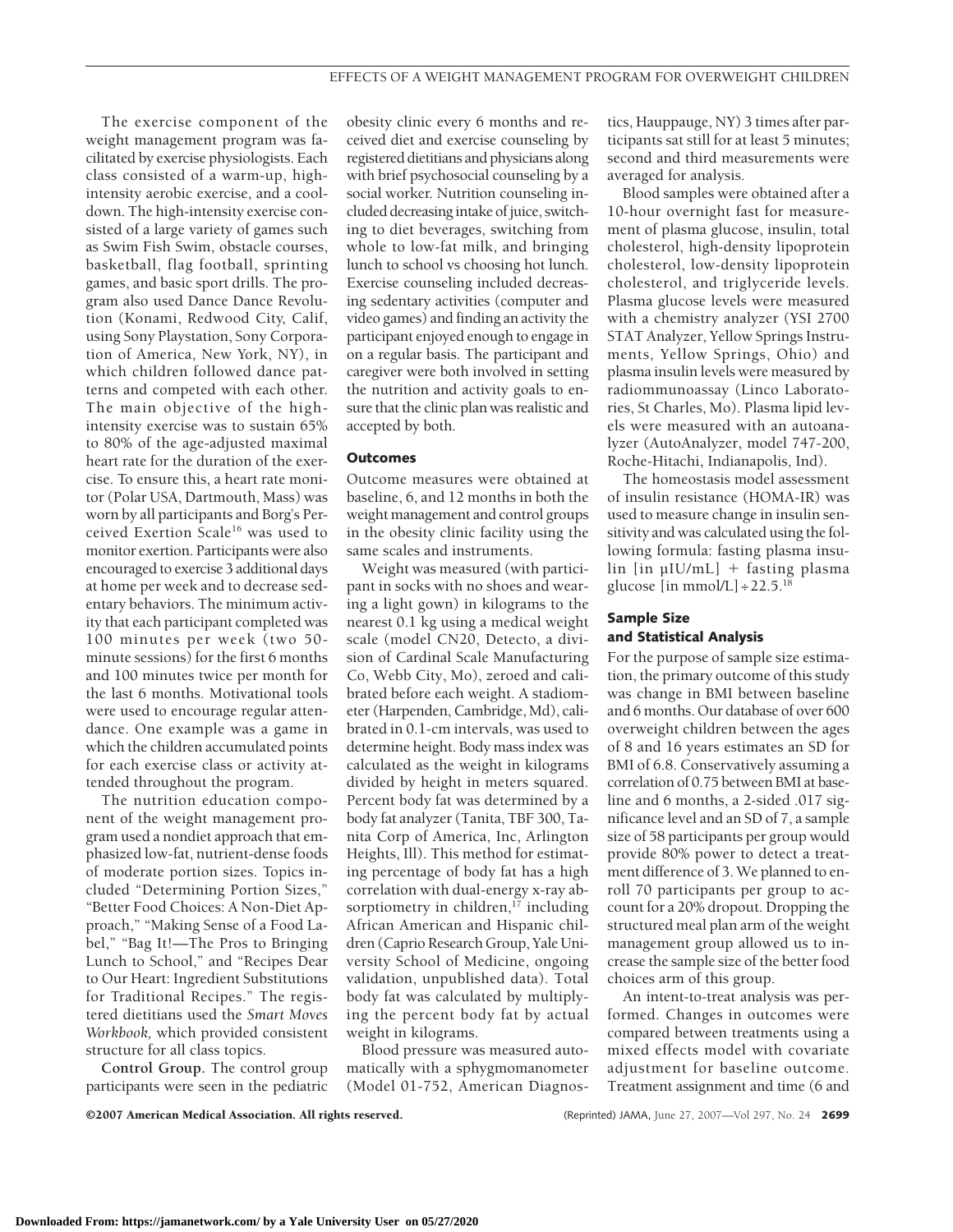12 months) and treatment  $\times$  time interaction were included as fixed effects. For positively skewed variables, log transformations were used prior to analysis. Mean changes and 95% confidence intervals (CIs) derived from the mixed models are presented.

Multiple imputation with data augmentation under the multivariate normal model using PROC MI from SAS<sup>19</sup> was performed to impute missing outcome data. The details of this process are described by Allison.<sup>20 (pp27-50)</sup> The imputation was conducted on continuous missing data with log transformations applied for normality where necessary.

Baseline, 6-, and 12-month outcome measures were included in the imputation model along with age, sex, race, and treatment. Five imputations using a sequential chain of iterations with a burn in of 200 iterations followed by 100 iterations between successive imputations were performed. Following imputation, each "filled-in" data set was analyzed separately using a mixed model and parameter estimates were averaged across data sets. Variance estimates included both a within-imputation and an across-imputation component.

At 6 and 12 months, values were imputed for 39 (22%) and 55 (32%) participants, respectively. The assump-



**2700** JAMA, June 27, 2007—Vol 297, No. 24 (Reprinted) ©2007 American Medical Association. All rights reserved.

tion of this multiple imputation process is that data are missing at random, ie, missing observations may depend on values of observed data but are conditionally independent of unobserved values. Similar models were evaluated without multiple imputation using either all participants with at least 1 postrandomization assessment (weight management group, n=86; control group, n=49), participants who completed both 6-month and 12-month assessments (weight management group, n=75; control group, n=44), or participants with single imputation by last observation carried forward (LOCF). These separate analyses had little effect on treatment estimates and therefore only results from the multiple imputation analysis are presented. *P*<.05 was considered statistically significant.

## **RESULTS**

## **Participants**

Of the 284 children assessed for eligibility (**FIGURE 1**), 8 were taking medications known to result in weight gain, 1 was taking a thyroid medication, and 4 were already involved in a weight management program. Sixty-two families declined to participate. The remaining 209 participants were randomized 2:1 to the weight management or control group.

Participants in the weight management group were further randomized 1:1 to the structured meal plan or better food choices groups. This second randomization was discontinued due to a high dropout rate in the structured meal plan group; only 6 of the 35 structured meal plan participants completed the first 6 months of the study. Only those participants randomized to the control group  $(n=69)$  or weight management plus better food choices group (n=105) were included in this analysis. The number of participants in each group completing 6 and 12 months of the study are shown in Figure 1. There was no statistical significance in dropout rates among ethnic groups, although minority participants had a somewhat greater retention than white participants.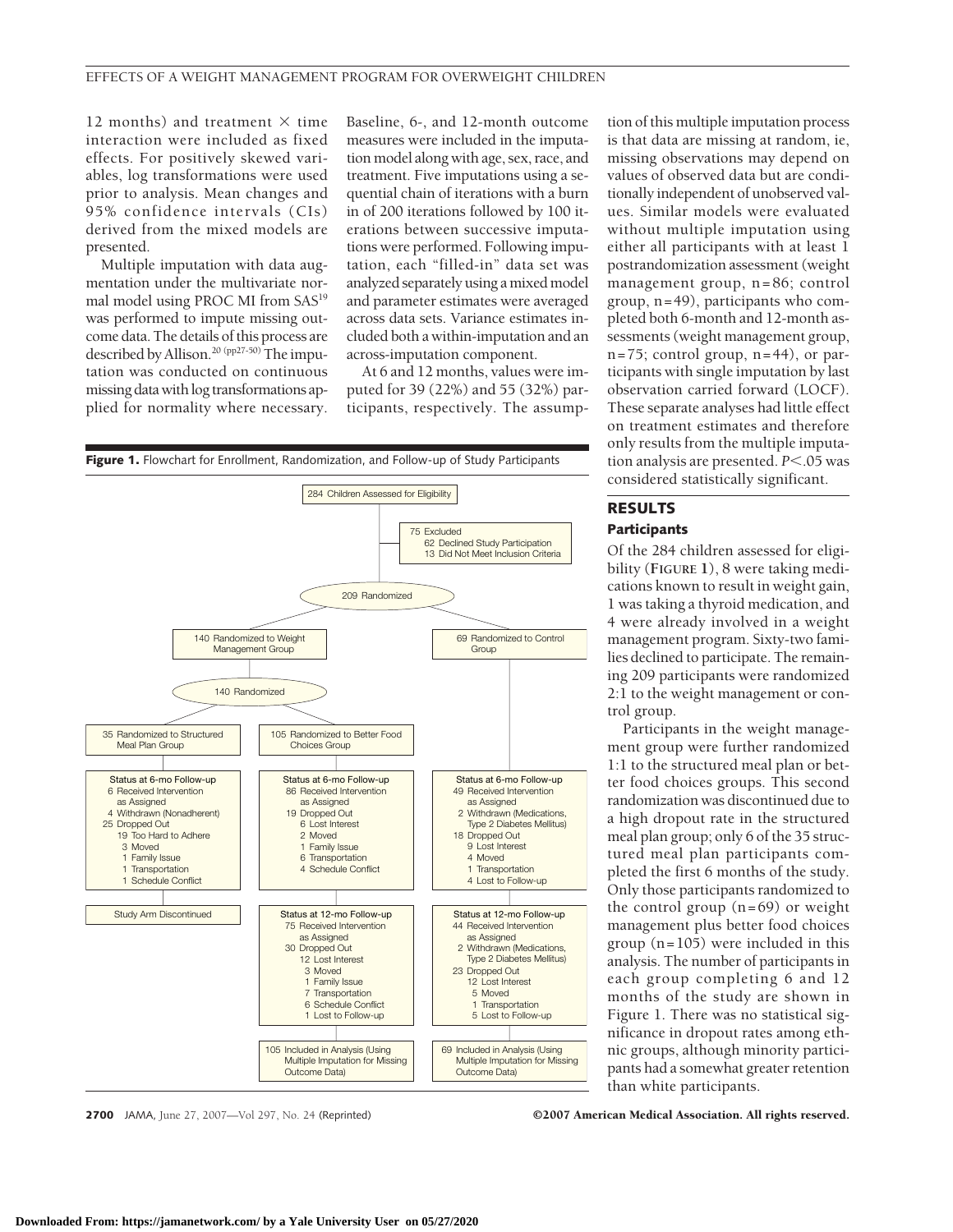As shown in **TABLE 1**, randomization produced similar distributions of baseline characteristics in the 2 groups and there were no significant differences in these variables in the participants who completed the 12 months of the study. Children in the control group weighed slightly more but were also taller than children in the weight management group. Among all randomized participants, baseline total cholesterol and glucose levels were higher in the weight management vs control group, but the differences did not achieve statistical significance. The middle 50% of participants' BMIs were between 31.3 and 39.9.

## **Effects of Treatment**

Changes in BMI, body weight, and body fat are shown in **TABLE 2** and **FIGURE 2**. Although mean body weight was essentially unchanged from baseline after 12 months in the weight management group (+0.3 [95% CI, -1.4 to 2.0] kg), BMI change was −1.7 (95% CI, −2.3 to −1.1] due to continued growth in height. It should be noted there were no differences in changes in height between the control and weight management groups at 6 and 12 months. Percent body fat and total body fat were also reduced in the weight management group. In contrast, BMI, body weight, and percent and total body fat increased in the control group. The difference between the 2 groups in changes in BMI (−3.3), body weight (−7.4 kg), body fat (−9.2 kg), and percent body fat (−6.0%) after 12 months were significantly different  $(P<.001)$ .

Circulating concentrations of total cholesterol decreased in the weight management group and increased in the control group (*P*=.05 at 6 months and *P*=.005 at 12 months) (Table 2). However, there were no significant differences in changes in other lipid levels or blood pressure between the weight management and control groups.

As shown in Table 2, there was a small, not significantly different, reduction in fasting glucose concentrations in both groups during the study. Mean fasting plasma insulin concentration fell by 6.5 µIU/mL at 6 months and 6.1 µIU/mL at 12 months in the weight management group but increased in the control group. The differences in changes in HOMA-IR between weight management and control participants at 6 (−1.51 vs +0.33) and 12 months (-1.52 vs +0.90) were significant (*P*<.001).

|                                                  | All Randomized Participants            |                                    |            | Completers                            |                                    |            |  |
|--------------------------------------------------|----------------------------------------|------------------------------------|------------|---------------------------------------|------------------------------------|------------|--|
| Characteristics                                  | Weight Management Group<br>$(n = 105)$ | <b>Control Group</b><br>$(n = 69)$ | P<br>Value | Weight Management Group<br>$(n = 75)$ | <b>Control Group</b><br>$(n = 44)$ | P<br>Value |  |
| Race/ethnic group, No. (%)<br>Non-Hispanic white | 40(38.1)                               | 24 (34.8)                          |            | 25 (33.8)                             | 16(36.4)                           |            |  |
| Non-Hispanic black                               | 40(38.1)                               | 27(39.1)                           | .89        | 27(36.5)                              | 16 (36.4)                          | .95        |  |
| Hispanic                                         | 25 (23.8)                              | $18(26.1)$ $-$                     |            | 22 (29.7)                             | $12(27.3)$ $-$                     |            |  |
| Sex. No. (%)<br>Female                           | 59 (56.2)                              | 47 $(68.1)$                        | .11        | 42 (56.8)                             | 27(61.4)                           | .62        |  |
| Male                                             | 46 (43.8)                              | 22(31.8)                           |            | 32 (43.2)                             | 17 $(38.6)$                        |            |  |
| Age, y                                           | 11.9(2.5)                              | 12.4(2.3)                          | .19        | 12.0(2.4)                             | 12.2(2.1)                          | .71        |  |
| Weight, kg                                       | 87.0 (25.1)                            | 91.2(23.3)                         | .26        | 87.9 (26.1)                           | 88.9 (22.0)                        | .82        |  |
| Height, cm                                       | 155.2 (11.6)                           | 157.7 (11.6)                       | .17        | 155.3(10.1)                           | 157.4 (11.1)                       | .30        |  |
| <b>BMI</b>                                       | 35.8(7.6)                              | 36.2(6.2)                          | .73        | 35.9(7.9)                             | 35.4(5.3)                          | .68        |  |
| Body fat, %                                      | 47.0 (8.7)                             | 45.8 (7.2)                         | .35        | 47.6 (9.0)                            | 46.2(7.9)                          | .40        |  |
| Body fat mass, kg                                | 42.1(18.1)                             | 42.4 (14.9)                        | .91        | 43.2 (19.9)                           | 41.8 (15.3)                        | .69        |  |
| Blood pressure, mm Hq<br>Systolic                | 123 (13.6)                             | 122 (14.0)                         | .75        | 123 (14.7)                            | 122 (14.8)                         | .68        |  |
| <b>Diastolic</b>                                 | 66 (9.5)                               | 67(11.1)                           | .67        | 65 (9.7)                              | 65 (11.5)                          | .88        |  |
| Cholesterol, mg/dL<br>Total                      | 167 (34.5)                             | 158 (35.5)                         | .07        | 170 (38.2)                            | 164 (37.2)                         | .43        |  |
| <b>HDL</b>                                       | 44 (10.8)                              | 43 (16.5)                          | .78        | 42(9.9)                               | 43 (18.5)                          | .83        |  |
| LDL                                              | 98 (33.4)                              | 92(27.9)                           | .15        | 100(36.5)                             | 96 (30.6)                          | .45        |  |
| Triglycerides, mg/dL+                            | 104(1.8)                               | 101(1.6)                           | .78        | 110(1.8)                              | 108(1.7)                           | .89        |  |
| Fasting glucose, mg/dL                           | 92(8.3)                                | 90(8.5)                            | .09        | 92(8.0)                               | 90(8.1)                            | .25        |  |
| Fasting insulin, µIU/mL+                         | 23(1.8)                                | 24(1.7)                            | .77        | 24(1.7)                               | 25(1.6)                            | .90        |  |
| HOMA-IR <sub>t</sub>                             | 5.07(1.87)                             | 5.23(1.7)                          | .73        | 5.46(1.79)                            | 5.37(1.69)                         | .87        |  |

ment of insulin resistance; LDL, low-density lipoprotein. SI conversion factors: To convert total, HDL, and LDL cholesterol to mmol/L, multiply by 0.0259; triglycerides to mmol/L, multiply by 0.0113; and glucose to mmol/L, multiply by

0.0555.

\*Data are presented as mean (SD) unless otherwise indicated. †Data are presented as geometric means with geometric SDs.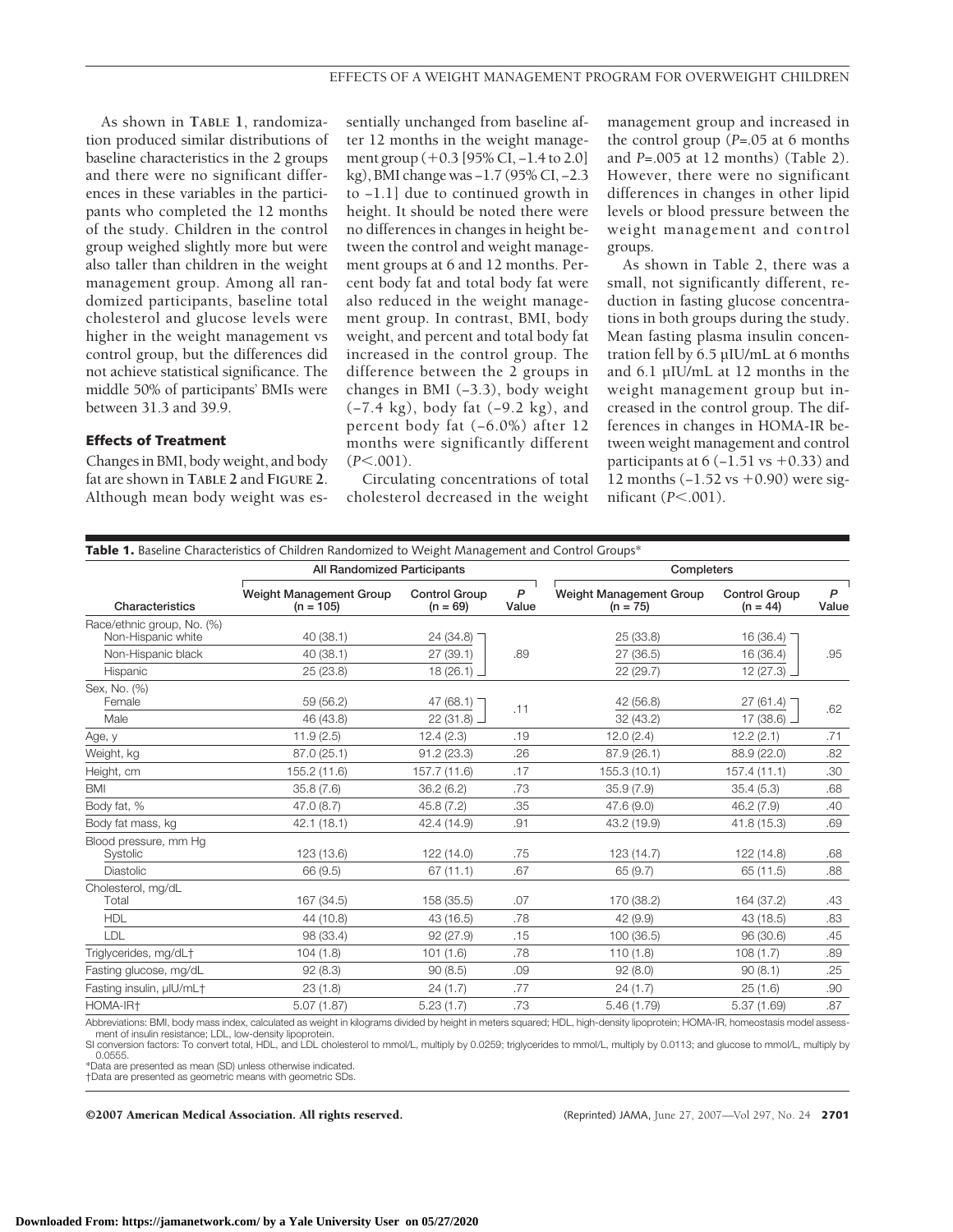There were no differences in any outcome measures between ethnic groups and sexes.

## **COMMENT**

As illustrated by the outcomes in the control group in this study, simple education about health risks of obesity and routine counseling regarding diet and exercise are insufficient to prevent the seemingly inexorable increases in BMI, body weight, and body fat observed in traditionally treated overweight children.<sup>21</sup> Cross-sectional data indicate that 9- to 12-year-old children at the 95th percentile of body weight will gain 5 to 7 kg annually, $22$  which is very similar

to what was observed in our control participants.

The Bright Bodies program was developed to meet the challenge of managing overweight children, and several of its components were tested in pilot studies in our overweight clinic population.12,15,23 Because the majority of our patients are low-income, inner-city minority youth, educational materials, behavior modification techniques, and exercise components were developed to be accessible to all members of our multiethnic population. The ability of the Bright Bodies program to lower BMI over 2 years was demonstrated in a nonrandomized pilot study.12 However, a randomized trial was needed to fully evaluate the beneficial effects of this program.

When viewed in isolation, the impact of the Bright Bodies program on body weight, BMI, and body composition was highly favorable: essentially no weight gain over 12 months, a 4% (3.7 kg) reduction in body fat, and a modest fall in BMI. When viewed in comparison with the increases in all of these parameters in the control group, the benefits of the program are even more impressive. Improvements from the Bright Bodies program achieved during the first 6 months of intensive follow-up were sustained during the

**Table 2.** Changes in Body Composition, Cardiovascular, and Insulin Sensitivity Parameters for Weight Management and Control Groups at 6 and 12 Months<sup>\*</sup>

|                                   |       | Mean (95% Confidence Interval) |                              |                                                      |                          |
|-----------------------------------|-------|--------------------------------|------------------------------|------------------------------------------------------|--------------------------|
| Outcome                           | Month | Weight Management Group        | <b>Control Group</b>         | <b>Treatment Effect</b><br>(Intervention - Control)+ | Between-Group<br>P Value |
| Weight, kg                        | 6     | $-2.6$ ( $-4.2$ to $-0.9$ )    | 5.0 (2.9 to 7.2)             | 7.6 (4.3 to 10.8)                                    | $< .001 \pm 1$           |
|                                   | 12    | $0.3(-1.4 \text{ to } 2.0)$    | 7.7 (5.3 to 10.0)            | 7.4 (4.2 to 10.6)                                    | $< .001 \pm 1$           |
| <b>BMI</b>                        | 6     | $-2.1$ ( $-2.6$ to $-1.5$ )    | 1.1 $(0.4 \text{ to } 1.8)$  | $3.1$ (2.1 to 4.2)                                   | $< .001 \pm 1$           |
|                                   | 12    | $-1.7$ ( $-2.3$ to $-1.1$ )    | 1.6 (0.8 to $2.3$ )          | $3.3(2.1 \text{ to } 4.3)$                           | $< .001 \pm$             |
| Body fat, %                       | 6     | $-3.2$ ( $-4.3$ to $-2.1$ )    | 2.0 (0.6 to 3.5)             | 5.2 (3.5 to 7.0)                                     | $< .001 \pm$             |
|                                   | 12    | $-4.0$ ( $-5.2$ to $-2.8$ )    | 2.0 (0.5 to 3.5)             | 6.0 (4.2 to 7.8)                                     | $< .001 \pm$             |
| Estimated body fat mass, kg       | 6     | $-4.1$ ( $-5.7$ to $-2.6$ )    | 4.4 (2.2 to 6.5)             | 8.5 (5.7 to 11.3)                                    | $< .001 \pm$             |
|                                   | 12    | $-3.7$ ( $-5.4$ to $-2.1$ )    | 5.5 (3.2 to 7.8)             | 9.2 (6.4 to 12.0)                                    | $< .001 \pm$             |
| Blood pressure, mm Hq<br>Systolic | 6     | $-2.2$ ( $-4.6$ to 0.3)        | $0.3$ (-2.7 to 3.2)          | $-2.4$ ( $-1.8$ to 6.6)                              | .25                      |
|                                   | 12    | $-2.0$ ( $-4.4$ to 0.3)        | $-0.4$ ( $-3.7$ to 2.9)      | $-1.6$ ( $-2.6$ to 5.8)                              | .45                      |
| Diastolic                         | 6     | $-1.7$ ( $-3.8$ to 0.4)        | $1.9(-0.8 \text{ to } 4.7)$  | $-3.6$ ( $-0.3$ to $7.5$ )                           | .07                      |
|                                   | 12    | $1.4 (-0.8 to 3.6)$            | $2.8(-0.4 \text{ to } 6.0)$  | $-1.4$ ( $-2.5$ to 5.3)                              | .47                      |
| Cholesterol, mg/dL<br>Total       | 6     | $-7.5$ ( $-12.3$ to $-2.7$ )   | 1.5 $(-4.7 \text{ to } 7.6)$ | $-9.0$ ( $-0.09$ to 18.0)                            | $.05+$                   |
|                                   | 12    | $-9.2$ ( $-14.8$ to $-3.5$ )   | $3.7$ (-3.9 to 11.3)         | $-12.8$ , (3.8 to 21.9)                              | .005 <sup>‡</sup>        |
| <b>HDL</b>                        | 6     | $2.2$ (0.3 to 4.2)             | $0.0$ (-2.4 to 2.5)          | $2.2$ (-5.8 to 1.4)                                  | .23                      |
|                                   | 12    | 3.2 (1.3 to 5.2)               | $1.4 (-1.4 to 4.2)$          | $1.8(-5.4 \text{ to } 1.8)$                          | .32                      |
| LDL                               | 6     | $-3.3$ ( $-7.2$ to 0.7)        | $2.0$ (-2.7 to 6.7)          | $-5.3$ ( $-1.6$ to 12.2)                             | .13                      |
|                                   | 12    | $-2.4$ ( $-6.9$ to 2.2)        | $1.5(-4.8 \text{ to } 7.9)$  | $-3.9$ ( $-3.0$ to 10.8)                             | .26                      |
| Triglycerides, mg/dL§             | 6     | $-17.9$ ( $-25.3$ to $-9.9$ )  | $-4.2$ ( $-16.0$ to 8.5)     | $-13.7$ ( $-3.6$ to 33.9)                            | .12                      |
|                                   | 12    | $-21.3$ ( $-28.4$ to $-13.6$ ) | $-8.1$ ( $-20.9$ to 7.4)     | $-13.2$ ( $-2.3$ to 33.4)                            | .11                      |
| Fasting glucose, mg/dL            | 6     | $-2.2$ ( $-3.8$ to $-0.5$ )    | $-1.3$ ( $-3.5$ to 0.9)      | $0.9$ ( $-2.3$ to 4.1)                               | .57                      |
|                                   | 12    | $-3.4$ ( $-5.2$ to $-1.8$ )    | $-1.8$ ( $-4.3$ to 0.8)      | $1.7$ (-1.5 to 4.9)                                  | .30                      |
| Fasting insulin, µIU/mL§          | 6     | $-6.5$ ( $-8.2$ to 4.5)        | $1.7$ (-1.6 to 5.7)          | 8.2 (3.9 to 10.0)                                    | $< .001 \pm$             |
|                                   | 12    | $-6.1$ ( $-8.1$ to 4.0)        | $4.5(0.2 \text{ to } 9.6)$   | 10.6 (5.7 to 12.1)                                   | $< .001 \pm$             |
| HOMA-IRS                          | 6     | $-1.51$ ( $-1.92$ to $1.06$ )  | $0.33$ (-0.43 to 1.22)       | 1.84 (0.85 to 3.10)                                  | $< .001 \pm$             |
|                                   | 12    | $-1.52$ ( $-1.93$ to $-1.01$ ) | $0.90$ (-0.07 to 2.05)       | 2.42 (1.29 to 3.76)                                  | $< .001 \pm$             |
|                                   |       |                                |                              |                                                      |                          |

Abbreviations: BMI, body mass index, calculated as weight in kilograms divided by height in meters squared; HDL, high-density lipoprotein ; HOMA-IR, homeostasis model as-<br>sessment of insulin resistance; LDL, low-density li

SI conversion factors: To convert total, HDL, and LDL cholesterol to mmol/L, multiply by 0.0259; triglycerides to mmol/L, multiply by 0.0113.

\*Control group (n = 69) and weight management group (n = 105) at 6 and 12 months. †Treatment effect defined as the change in the weight management group – the change in the control group.

‡Statistically significant difference between changes in weight management and control group.

§Data are presented as geometric means (95% confidence intervals).

**2702** JAMA, June 27, 2007—Vol 297, No. 24 (Reprinted) ©2007 American Medical Association. All rights reserved.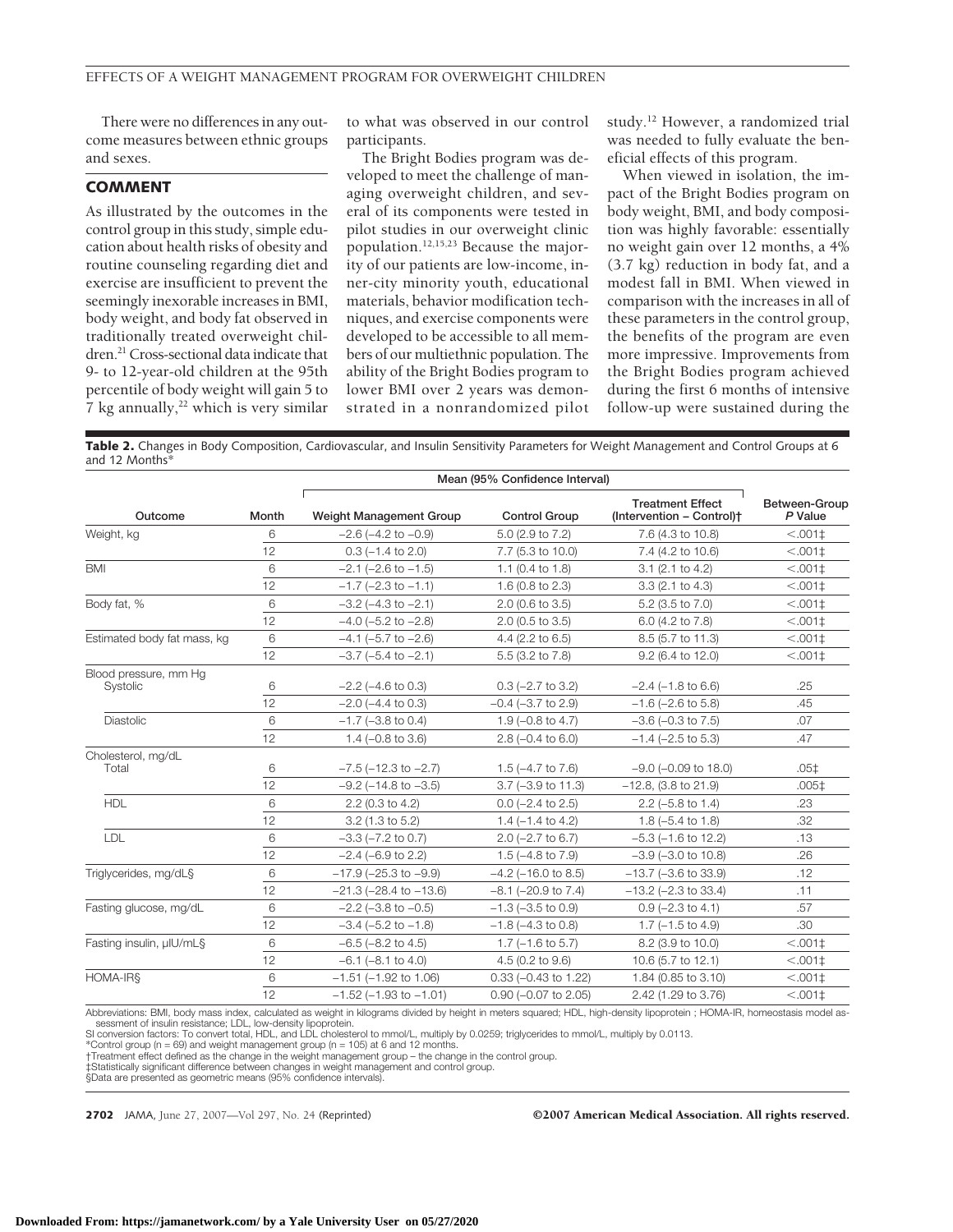second 6-month maintenance phase and the gap between the 2 groups widened due to continued excessive weight gain in the control group. The duration of this study was 12 months, but in our previous nonrandomized pilot study, weight management participants who received education regarding better food choices were able to show a continuing decline in BMI at 2 years.12 The benefits of the Bright Bodies program extend beyond changes in anthropometrics. A previous study that examined the effects of the supervised exercise component of the Bright Bodies program demonstrated that physical fitness also improved.<sup>23</sup>

The Diabetes Prevention Program demonstrated that an intensive lifestyle program that reduced weight by 7% delayed or prevented the development of type 2 diabetes in adults with impaired glucose tolerance.<sup>7</sup> In our own study, obese adolescents with impaired glucose tolerance who were able to limit increases in BMI to less than 1.0 reverted to normal glucose tolerance 2 years later. In contrast, those participants who had a change in BMI of more than 3.0 developed type 2 diabetes. $24$ Thus, the differences in changes in weight and BMI between the weight management and control groups in this study are likely to be clinically—as well as statistically—significant if sustained over the long term.

In view of the intensity of the program and the substantial commitment in time and effort by the participants, it is noteworthy that 71% of the weight management group (Bright Bodies plus better food choices) completed the entire 12 months of this intervention. Somewhat surprisingly, there was a slightly greater dropout rate in the control group, even though participation in the study involved very little burden on these control participants. Such observations speak to the perceived benefits of the program by our families.

Another comprehensive weight management program<sup>25</sup> targeting similarly aged youths of mixed ethnicity that showed results comparable to ours (−4.9 units BMI in 1 year) used a much more restrictive diet component, ranging from a protein-sparing modified fast to 1200 calories per day. However, the extremely high dropout rate in our structured meal plan group and the results of other studies<sup>26,27</sup> indicate that calorically restrictive diets are generally not successful in most overweight children. Furthermore, our own pilot study<sup>12</sup> and the experience of others<sup>9,10</sup> suggest that the better food choices approach is more likely to be effective over the long term. In an effort to stress a nondiet approach, we did not ask the children to keep food records, which is characteristic of diet-

ing. This is, perhaps, a limitation of our study since we have no measurable change in calories or macronutrients.

Since insulin resistance is considered to be a major pathophysiological factor underlying many of the clinical complications of childhood obesity<sup>28</sup> and is increasing in prevalence,<sup>29</sup> we measured changes in HOMA-IR in the 2 groups as a surrogate risk factor for such complications. As with the anthropometric parameters, HOMA-IR increased in the control group and decreased in the weight management group, so that the differences in changes in HOMA-IR (−1.84 at 6 months and −2.42 at 12 months) were substantial. There was also a modest lowering of systolic blood pressure, total cholesterol, low-density lipoprotein cholesterol, and triglyceride levels in the weight management group, but only the change in total cholesterol differed significantly from the control group. The relatively normal baseline blood pressure and lipid levels in these participants may have limited our ability to show more substantial change.

In contrast to conventional wisdom regarding the futility of changing the lifestyle of overweight children, we have shown that a family-based program that uses nutrition education, behavior modification, and supervised exercise can lower BMI, improve body composition, and increase insulin sensitiv-



At 6 and 12 months: weight management group (n=105), control group (n=69). *P*.001 for all 4 outcomes for the weight management group at 6 and 12 months (between-group comparison). BMI indicates body mass index, calculated as weight in kilograms divided by height in meters squared. Error bars represent 95% confidence intervals.